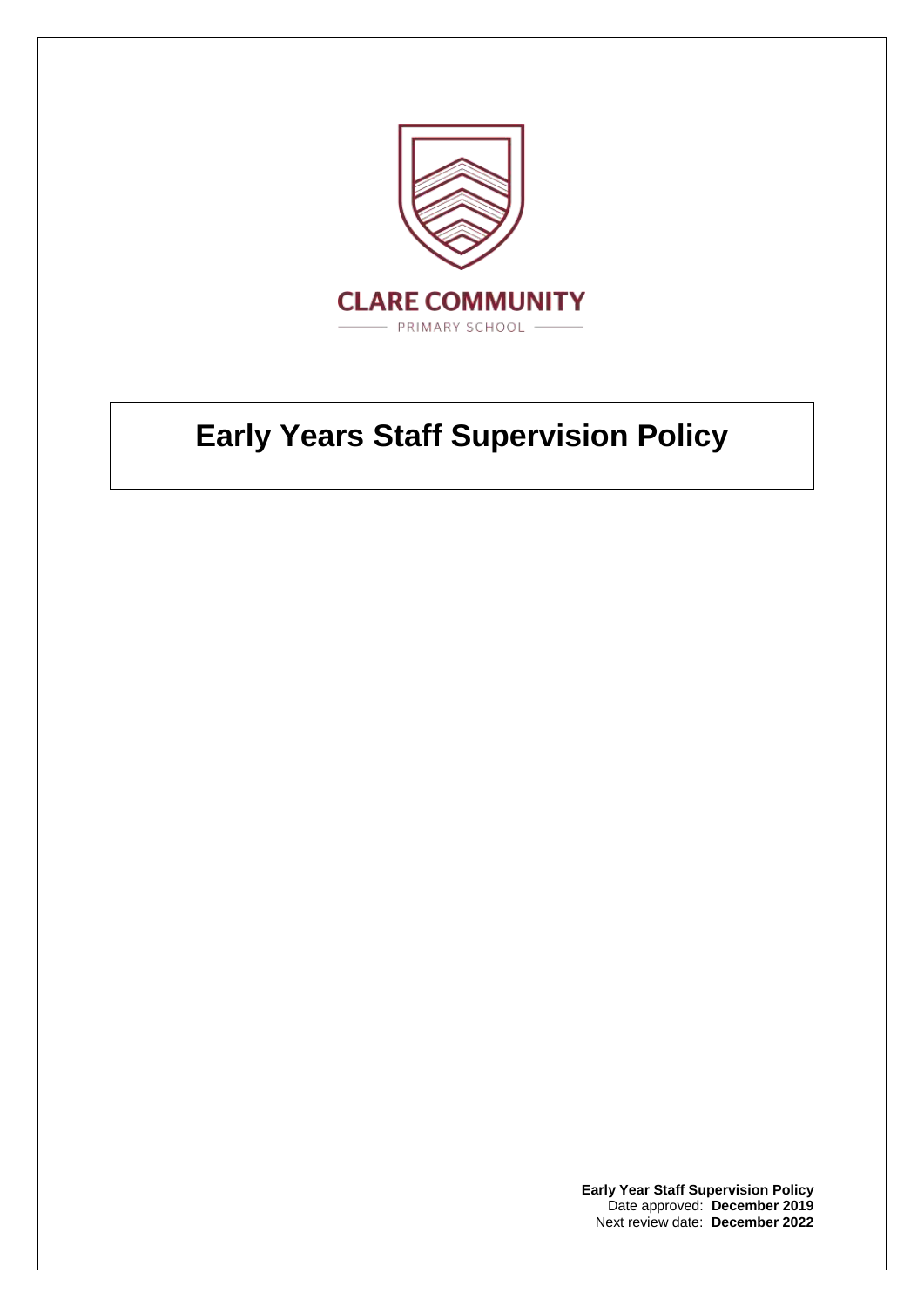**In accordance with the revised Statutory framework for the Early Years Foundation Stage 2012 staff supervision is a requirement for providers under Section 3 – The Safeguarding and Welfare Requirements Clauses 3.19 and 3.20 as follows:** 

**3.19 Providers must put appropriate arrangements in place for the supervision of staff who have contact with children and families. Effective supervision provides support, coaching and training for the practitioner and promotes the interests of children. Supervision should foster a culture of mutual support, teamwork and continuous improvement which encourages the confidential discussion of sensitive issues.** 

**3.20 Supervision should provide opportunities for staff to:** 

- **Discuss any issues – particularly concerning children's development or well-being.**
- **Identify solutions to address issues as they arise; and**
- **Receive coaching to improve their personal effectiveness**

At Clare Community Primary Academy all EYFS staff are supervised by their designated line manager. The EYFS lead is supervised by the deputy head.

Supervision meetings are held every term for each staff member working in EYFS.

Supervision meetings are conducted in line with existing procedures and are held in a confidential space suitable for the task.

## **Supervision or Performance Management, what's the difference?**

Supervision is a regular one to one meeting in order to meet organisational, professional and personal objectives. This should include current feelings and well-being, concerns or constraints and review of notes from last supervision.

Performance Management is an annual meeting to  $\mathbb D$  assess and record a staff members performance, potential and development needs over the year (what has gone well/not so well?) 2 set measurable targets and objectives for the coming year  $\mathbb D$  identify training needs and support continuing professional development

It is important to remember that although Performance Management and Supervision are different, annual targets from appraisals should be discussed and reviewed through supervision and changed or adapted as necessary.

## **Supervision agreement**

Supervision agreements are drawn up for all staff.

A copy of the supervision record form is retained by the supervisor and a copy provided to the supervisee.

Each member of staff has a supervision file which holds a copy of the supervision agreement and their supervision record form. The supervision file is stored securely at all times.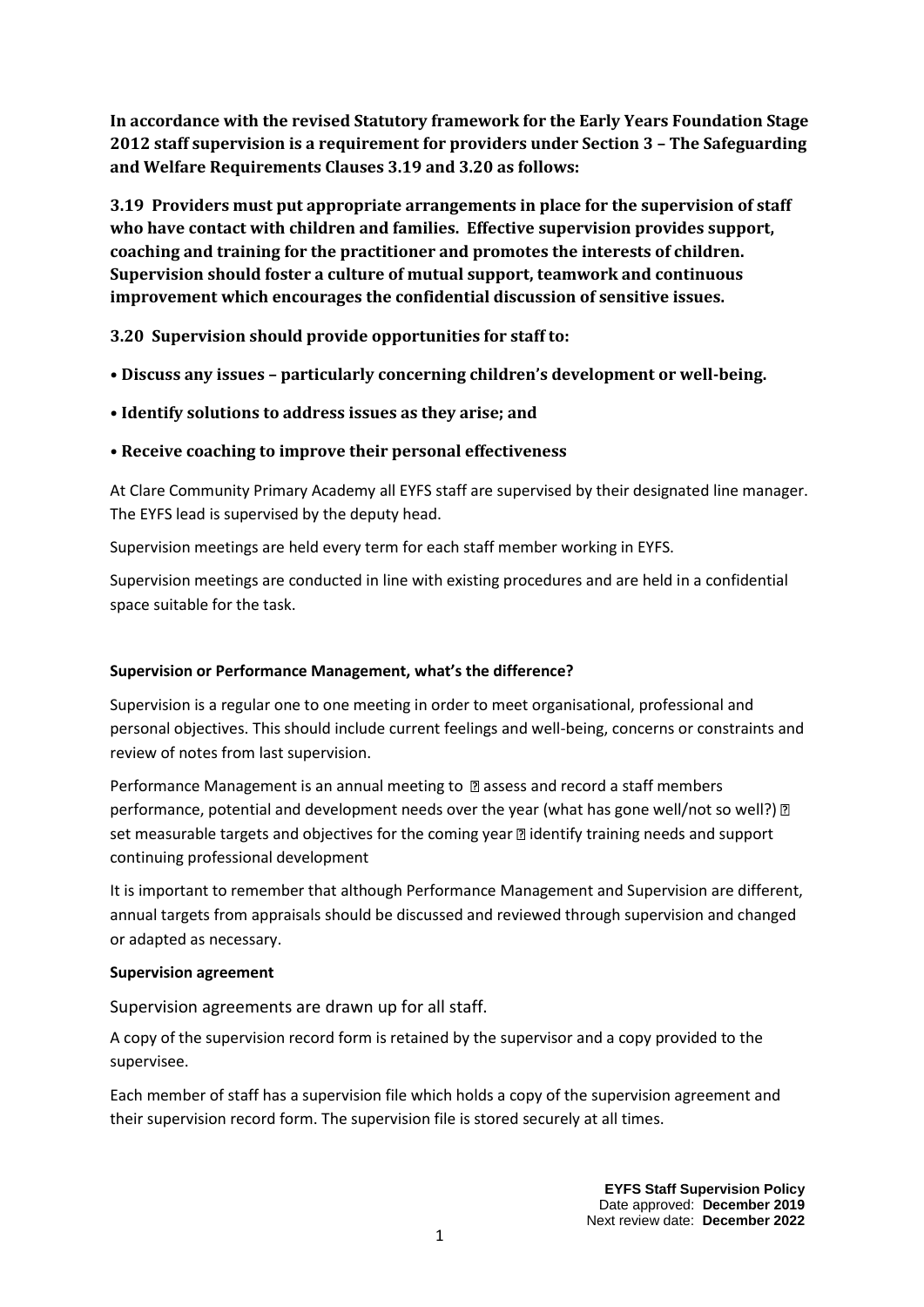All supervision meetings must include discussions concerning the development and well-being of the children within the EYFS class.

Where concerns are raised, the supervisor and supervisee must seek to identify solutions and identify further actions that need to be taken – these are recorded on the child's file and may include support from external agencies.

All aspects of supervision must ultimately focus on promoting the interests of children.

During supervision meetings members of staff are able to discuss any concerns they have about inappropriate behaviour displayed by colleagues.

During supervision meetings staff are reminded of the need to disclose any convictions, cautions, court orders, reprimands and warnings relating to themselves (or anyone in their household) which may affect their suitability to work with children that have occurred during their employment with the setting. Any new information is referred immediately to the Headteacher Rebecca Loader.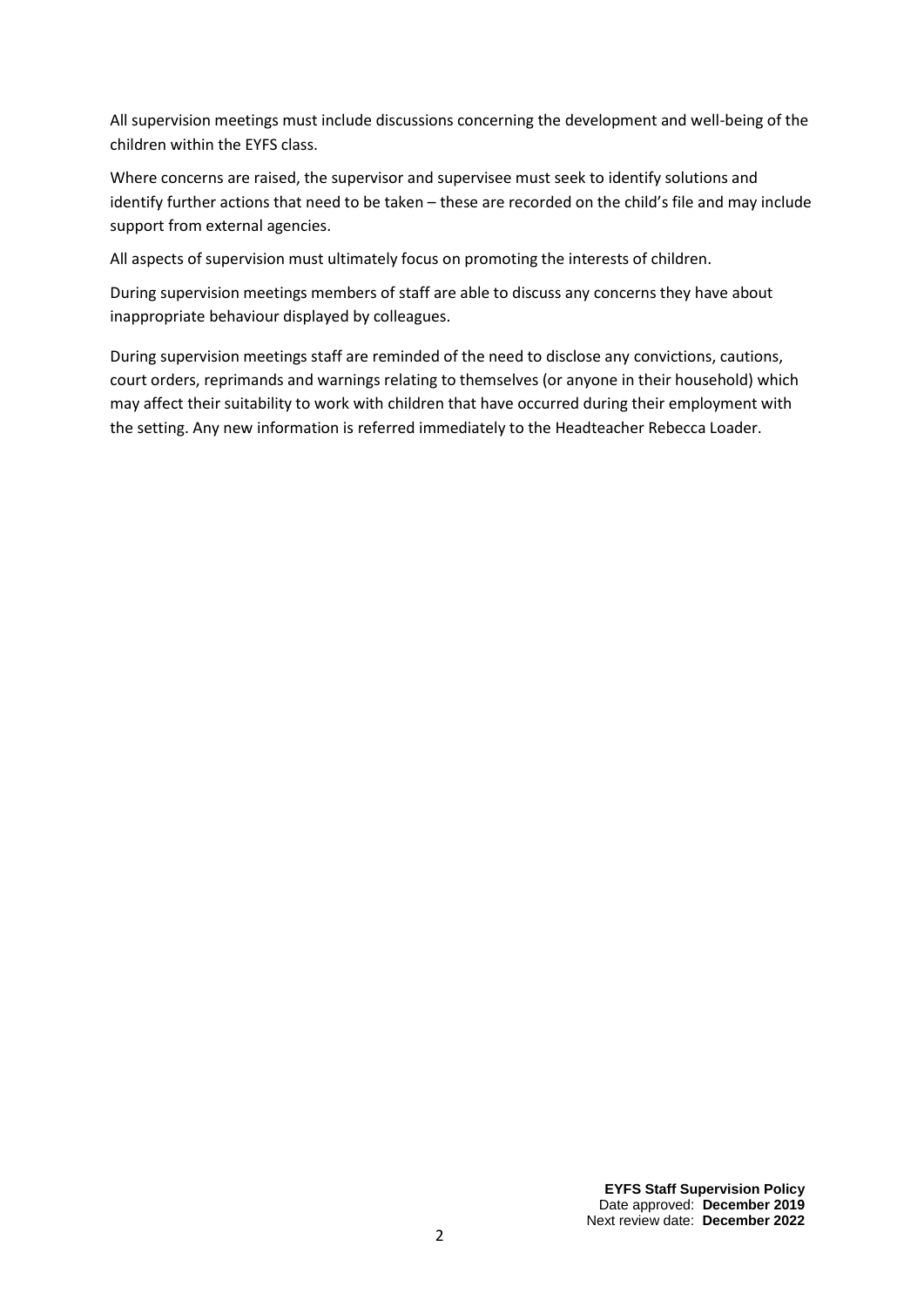## Appendix 1 **Supervision Agreement**

We agree that supervision will be given and received in accordance with the **Clare Community Primary Academy** supervision policy which includes more details of the supervision process.

This supervision agreement is between  $\blacksquare$ 

*(insert name of supervisor)*

and  $\overline{\phantom{a}}$ 

*(insert name of supervisee)*

and outlines what each of us can expect from the supervision process and what our responsibilities are.

- We will arrange supervisions on a termly basis and neither of us will cancel these unless there is an urgent reason to do so.
- Supervisions will start promptly and will finish after an hour or when we have had time to discuss all issues.
- We will treat our conversations with respect for each other's views. Both of us should feel free to express personal views and opinions without prejudice.
- We will hold supervisions in a quiet area where other people cannot overhear us. We will keep the contents of supervisions confidential, although some issues may need to be referred to the supervisor's Line Manager or other agencies if necessary (e.g. Social Care).
- We will keep a written record of each supervision meeting which we shall both sign and each of us shall have a copy.
- We will both complete any actions agreed at supervision within the agreed timescale. At our next supervision, we will review the notes of the previous supervision to ensure that all actions have been carried out.

| Signed: |                        | Signed: |                        |  |
|---------|------------------------|---------|------------------------|--|
|         | (supervisor signature) |         | (supervisee signature) |  |
|         |                        |         |                        |  |
| Date:   |                        | Date:   |                        |  |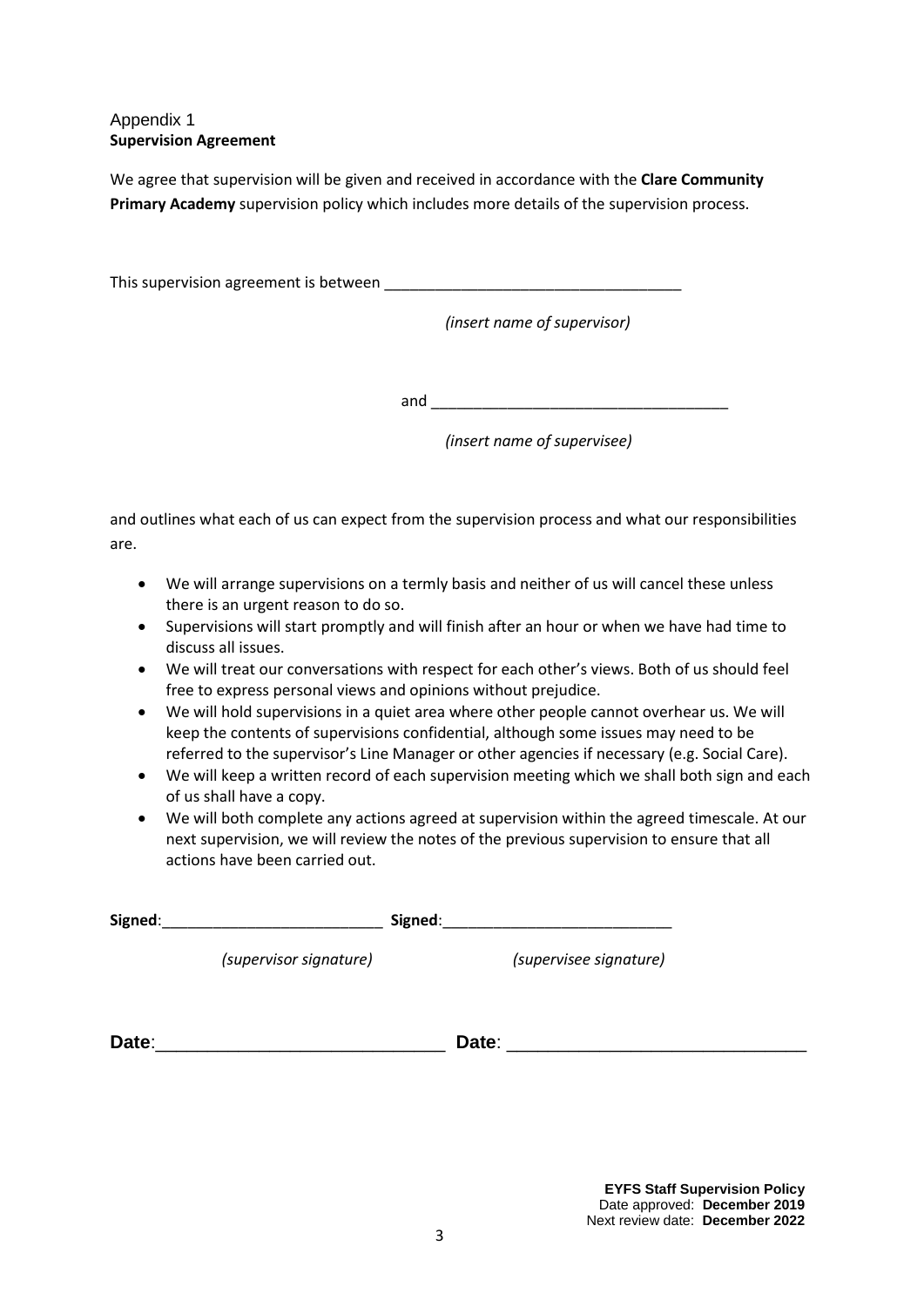Appendix 2 Supervision meeting form

| <b>Clare Community Primary School</b><br><b>EYFS Supervision Meeting Record</b> |                                     |  |  |  |
|---------------------------------------------------------------------------------|-------------------------------------|--|--|--|
|                                                                                 |                                     |  |  |  |
|                                                                                 |                                     |  |  |  |
|                                                                                 |                                     |  |  |  |
|                                                                                 |                                     |  |  |  |
| Agenda                                                                          |                                     |  |  |  |
| Review of previous supervision Concerns<br>Team issues                          |                                     |  |  |  |
| Support Learning and Development<br>Achievements                                |                                     |  |  |  |
| AOB                                                                             |                                     |  |  |  |
| Record of Discussion Agreed actions: When and by whom                           | <b>Record of Discussion</b>         |  |  |  |
|                                                                                 | Agreed actions: When and by<br>whom |  |  |  |
|                                                                                 |                                     |  |  |  |
|                                                                                 |                                     |  |  |  |
|                                                                                 |                                     |  |  |  |
|                                                                                 |                                     |  |  |  |
|                                                                                 |                                     |  |  |  |
|                                                                                 |                                     |  |  |  |
|                                                                                 |                                     |  |  |  |
|                                                                                 |                                     |  |  |  |
|                                                                                 |                                     |  |  |  |
|                                                                                 |                                     |  |  |  |
|                                                                                 |                                     |  |  |  |
|                                                                                 |                                     |  |  |  |
|                                                                                 |                                     |  |  |  |
|                                                                                 |                                     |  |  |  |
|                                                                                 |                                     |  |  |  |
|                                                                                 |                                     |  |  |  |
|                                                                                 |                                     |  |  |  |
| Signed:                                                                         |                                     |  |  |  |
| Print Name:                                                                     |                                     |  |  |  |
| Signed:                                                                         |                                     |  |  |  |
| <b>Print Name</b>                                                               |                                     |  |  |  |